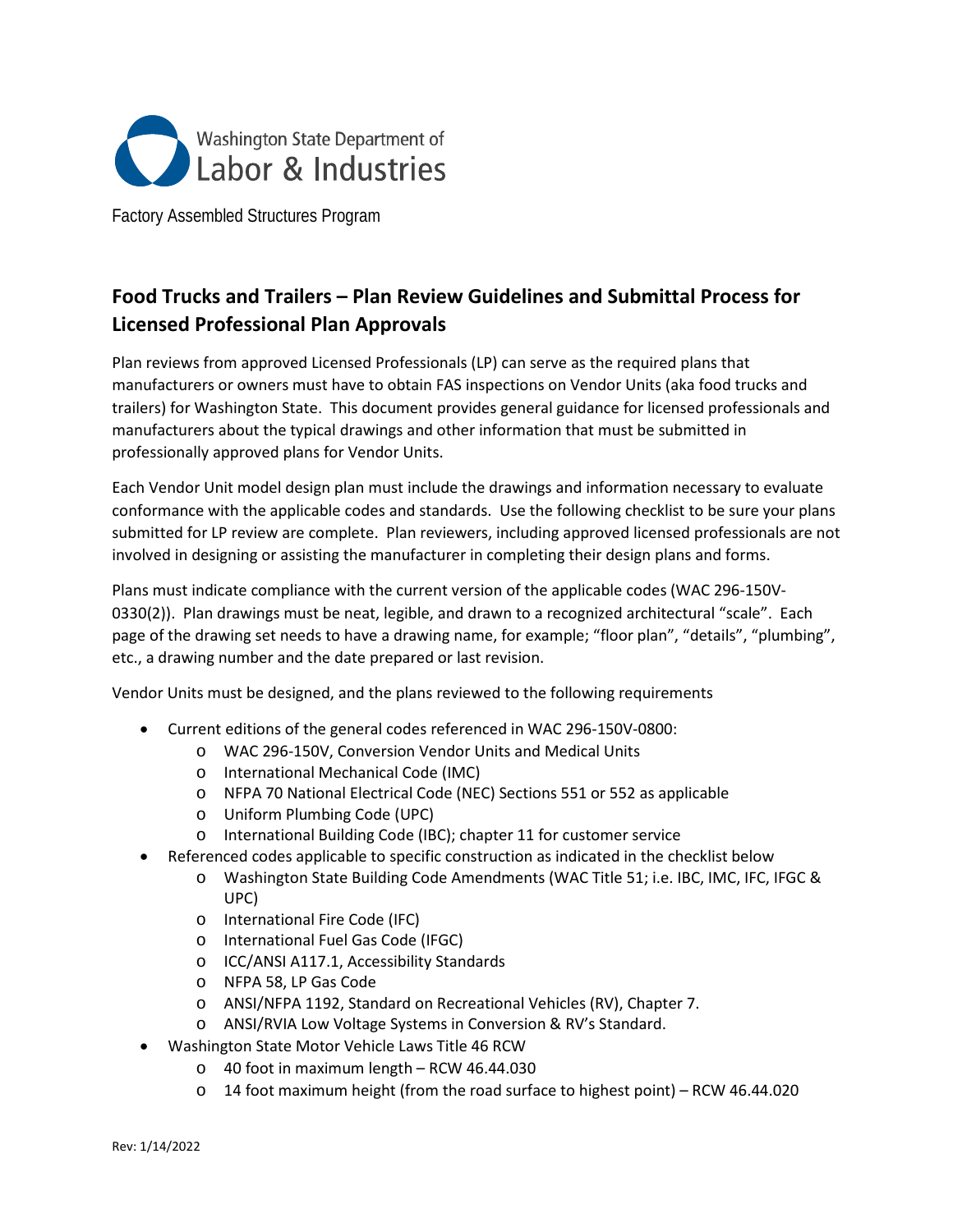- o 8 foot 6 inches in maximum width RCW 46.44.010
- FAS program limitations and clarifications
	- o A Vendor Unit may not include an interior dining or serving area. Only owners and employees may access interior areas. Units with interior dining or serving must comply with WAC 296-150C Commercial Coaches.
	- o LP tanks must be located in accordance with NFPA 1192. LP tanks are not permitted exposed on the rear of the truck or trailer, or on the roof of the vehicle.
	- o Vendor Units utilizing "alternate materials, alternate design and method of construction" must have the alternate materials, designs or methods approved in writing from FAS in accordance with WAC 296-150V-0140.

## **Checklist for Vendor Unit plans:**

## **At the front of your Vendor Unit model package, include the following:**

- o A copy of the authorization letter from us for each licensed professional.
- o A completed "Plan Approval Request" form [F622-035-000](https://lni.wa.gov/forms-publications/F622-035-000.pdf) see instructions.
- o A completed "Application for Insignia" form (optional) [F623-021-000](https://lni.wa.gov/forms-publications/F623-021-000.pdf) see instructions.
- o A copy of this checklist marked to show what items were reviewed.

#### **Next, include each of these:**

- o Floor Plan:
	- o Dimensions of the overall unit.
	- o Dimensions and location(s) of awning(s).
	- $\circ$  Indicate the front and rear of the unit (indicate driver location if applicable).
	- o Indicate locations of all counters, appliances, equipment, LP gas containers, generator compartment, battery compartment, plumbing fixtures (sinks, water heaters etc.), and all other fixtures and devices.
	- o Provide the make & model of all major cooking appliances (i.e. grill, fryer, griddle, range etc.) including dimensions. (to be Commercial Listed Appliances including BBQ's & Smokers)
	- $\circ$  Indicate & label the main egress door & all other doors (including height & width). The minimum required egress door is 28 inches wide by 72 inches tall. See *WAC 296-150V-1180.*
	- o Indicate the window opening locations and sizes (height & width). See *IBC 2406.4 & IBC 2406.3.*
	- o Indicate serving window materials and that it is safety glazed or equal.
	- o Indicate wall finish, floor finish and ceiling finish materials. See *WAC 296-150V-1040, 1070, 1100, 1110 & 1120.*
	- o Indicate that all appliances are installed per the manufacturer and secured against displacement per *WAC 296-150V & WAC 296-150V-1090.*
	- o Provide information for one or both of the following for an accessible counter:
		- o Integral to the Vendor Unit per *IBC 1109.12.3* and *ICC/ANSI A117.1 - 308.2.1 & 904.3.*
		- o Separate table meeting the *IBC 1109.12.3* and *ICC/ANSI A117.1 - 308.2.1 & 904.3.*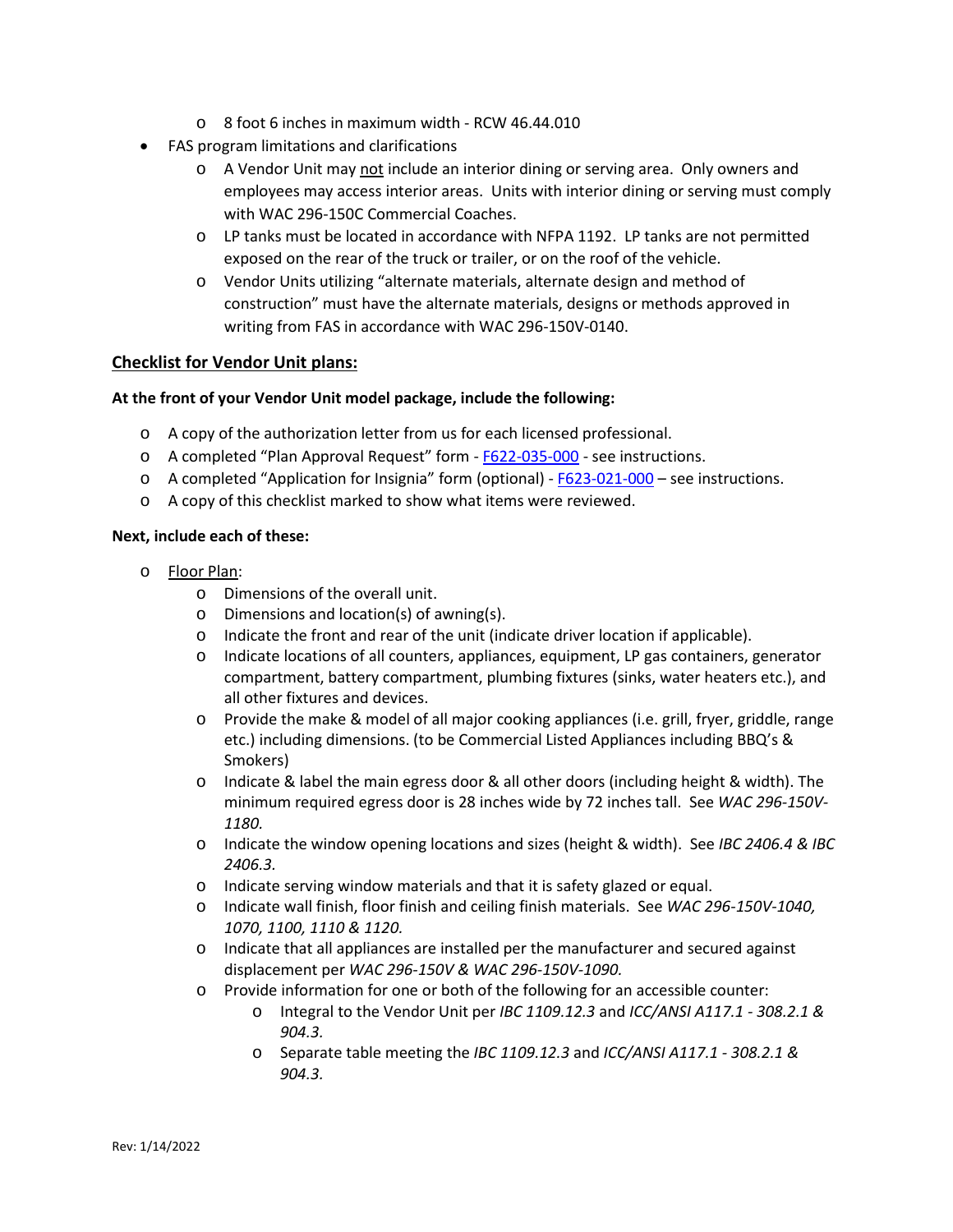- o Structural Loading:
	- $\circ$  If the proposed equipment or appliance, weighs 500 pounds or more on an area of 16 square feet or less, provide either a structural analysis or a structural load test from a registered engineer. See *WAC 296-150V-0340, 0350 & 0930.*
- o Electrical System (50 AMP Plan Schematic & Panel Schematic):

#### *Note: 30 AMP system information is included in the following.*

- o Indicate locations of all outlets, lights, switches and other electrical devices such as inverters, batteries, shore power inlet location and the main distribution panel box.
- o Indicate that only (1) main power supply is installed per *NEC 551.44*.
- o Provide a schedule showing what amperage of breakers are installed in the panel box.
	- o Indicate the panel loads are distributed evenly for a 50 AMP service per *NEC 551.42[D].*
	- o Indicate each electrical device that is connected to the circuit.
- o Indicate the panel box location.
	- $\circ$  Indicate the clear area of 24 inches wide by 30 inches deep in front of the panel (no tables, shelfs, appliance or other obstructions) per *NEC 551.45[B].*
	- o Indicate that the center of the operating handle of the main breaker at its highest position is not more than 6 feet 7 inches above the floor per *NEC 404.8.*
- o Indicate all outlets to be GFCI protected per *NEC 210.8(B)(2).*
- o Indicate the shore-power connection location per *NEC 551.46*, indicate the type and amperage as allowed per *NEC 551.42* for a 30 AMP or 50 AMP service. Note, a 15 AMP or 20 AMP power supply service is permitted see *NEC 551.42.*
- o A 30 AMP plug is a 2-pole, 3-wire, grounding type for 125V up to 5 circuits per *NEC 551.46[C](3).*
- o A 50 AMP plug is a 3-pole, 4-wire, grounding type for 125/250V for more than (5) circuits up to the calculated amperage allowance per *NEC 551.46[C](4).*
- o Indicate the main breaker (1 for 30 AMP service) (2 for 50 AMP service). A main disconnecting means is required for all panel configurations per *NEC 551.45[C].*
- $\circ$  Indicate the AWG (GA) of the conductors (wiring) for the main shore power to the panel (10 AWG for 30 AMP and 6 AWG for 50 AMP) per *NEC Table 310.15[B](16) & 400.5[A](1) column B.*
- o The power supply cord ampacity shall be chosen from *NEC table 400.5[A](1) column B*. Ampacity shall indicate a minimum of the AMPS. Example: 10 AWG /30 AMP for 30 AMP power assemblies and 6 AWG / 50 AMP for 50 AMP assemblies.
- o The power supply cord shall be listed as identified in *NEC table 400.4* with the following criteria; TRADE NAME: Hard Service Cord, USE: Damp and Wet Locations, Thermoplastic, and Extra Hard Usage. The supply cord ends shall be listed, molded and for use in wet locations.
- o Indicate that the shore power cord is a listed molded type per *NEC 551.46.*
- o Indicate the AWG of the grounding conductor for the panel (Typically 8 AWG copper or 6 AWG supplied with 50 AMP service cable) per *NEC Table 250.102[C](1) & 551.56 [B][C]*
- o Indicate the AWG for the neutral conductor for the panel per *NEC Table 250.122/310.15[B](16).*
- o Indicate the amperage of the branch breakers (20 AMP, 15 AMP or 30 AMP).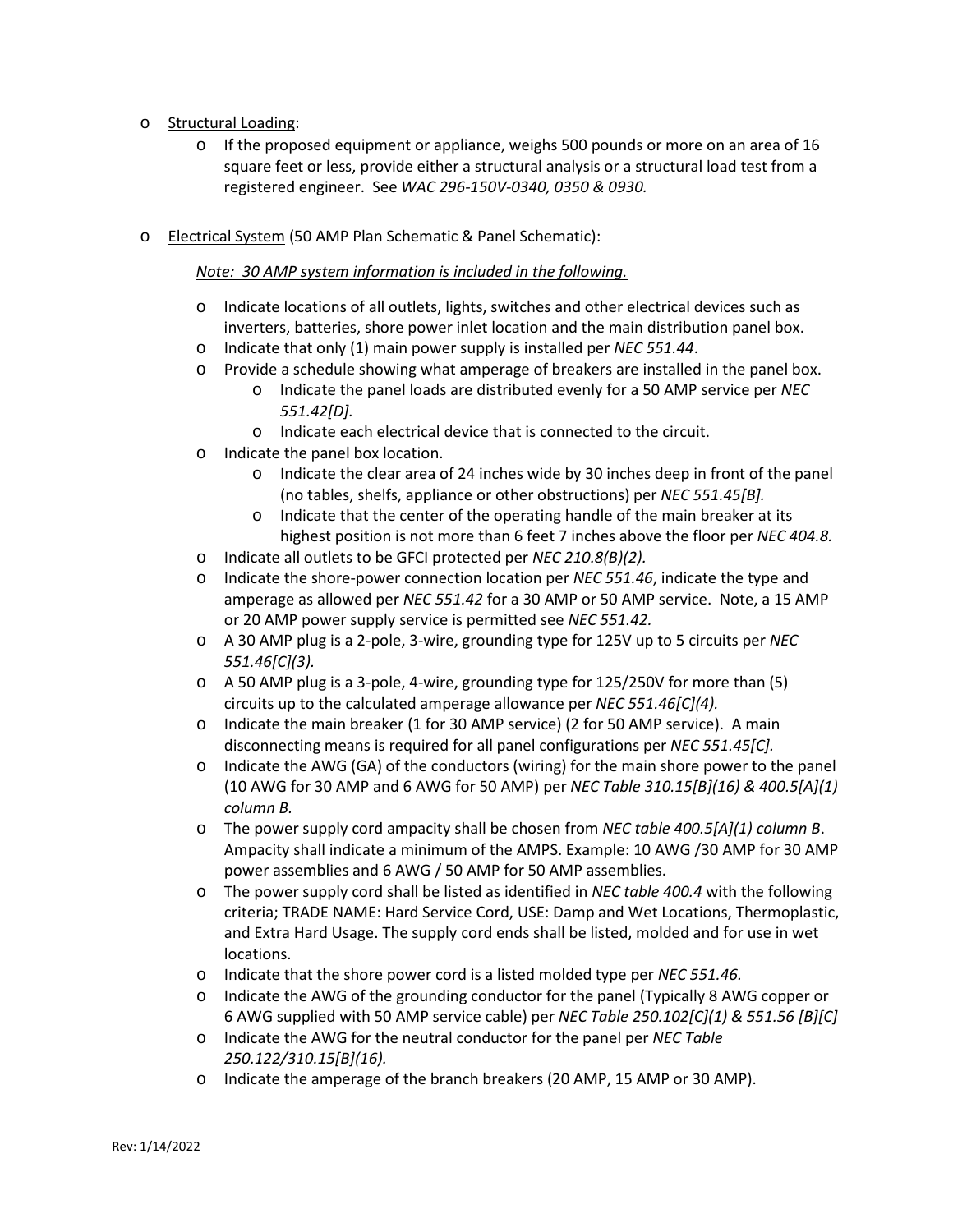- $\circ$  Indicate the AWG of the conductors (wiring) for the system 12 AWG or 14 AWG (12 AWG - 20 AMP, 14 AWG (or 12 AWG) - 15 AMP & 10 AWG - 30 AMP) per *NEC Table 310.15[B](16).*
- o Indicate that all exposed non-current carrying metal parts that may become energized are effectively bonded per *NEC 551.56.*
- o Indicate the wiring method and type (i.e. raceway, conduit, etc.)(i.e. MC Cable, EMT, ENT etc.) as allowed per *NEC 551.47.*
- o Ensure conduit supports for the wiring conduit method is installed per the respective criteria per *NEC Chapter 3*. (Example: See *NEC Article 330.30* Securing & Supporting for MC Type conduit)
- o Indicate that the electrical panel is bonded to the chassis with an 8 AWG bonding wire per *NEC 551.56(A), (B) & (C).*
- o Indicate that exterior electrical panels that are accessed from the exterior are listed for outdoor use, *'Wet / Damp Locations'* (NEMA 3 Rated) per *NEC 408.37* and installed per *NEC 312.2*.
- $\circ$  Indicate the hot water heater (LP or electric) and include the make & model number.
- $\circ$  If LP (gas) is used, indicate by specifications that it is a sealed combustion unit and that it is direct vented per *WAC 296-150V-1470*.
- o Indicate any low voltage systems installed to conform to *ANSI/RVIA 12V -2018*.
- o Indicate if there is a storage battery that it is installed per *WAC 296-150V-1303*.
- o Generators:
	- o Provide the make and model of the generator
	- o Indicate where the generator is located in the truck or trailer
	- o Indicate if it is permanently installed and that it is installed in a 26 MSG minimum galvanized steel or better compartment that it is vented properly per the manufacturer. *NFPA 1192 - 6.4.5 & NEC 551.30.*
	- o That it is installed in a vapor resistant enclosure sealed from the interior of the truck or trailer
	- o That it is not directly connected to the electrical system unless listed for the connection (RV listed) or installed through a listed system
	- o Indicate if the generator is connected by use of the shore power cord when the electrical system is not connected to shore power service
	- o Indicate that the generator is secure against displacement per the manufacturer's recommendations.
- o Contact L&I Factory Assembled Structures for additional requirements if a main distribution panel is a 100 AMP / 250V main panel. (Note: This is not a typical amperage for vendor units)
- o Plumbing Fresh Water System:
	- $\circ$  A schematic is NOT required to be included in the plans, only advised for ease of inspection. The fresh water system shall meet all regulations upon inspection for final approval.
	- o Fresh water system shall conform to *WAC 296-150V-1570 & 1580,*
	- o *UPC Chapter 6 & NFPA 1192 Chapter 7 & 7.3.* See also *UPC Table 1701.1* reference standards.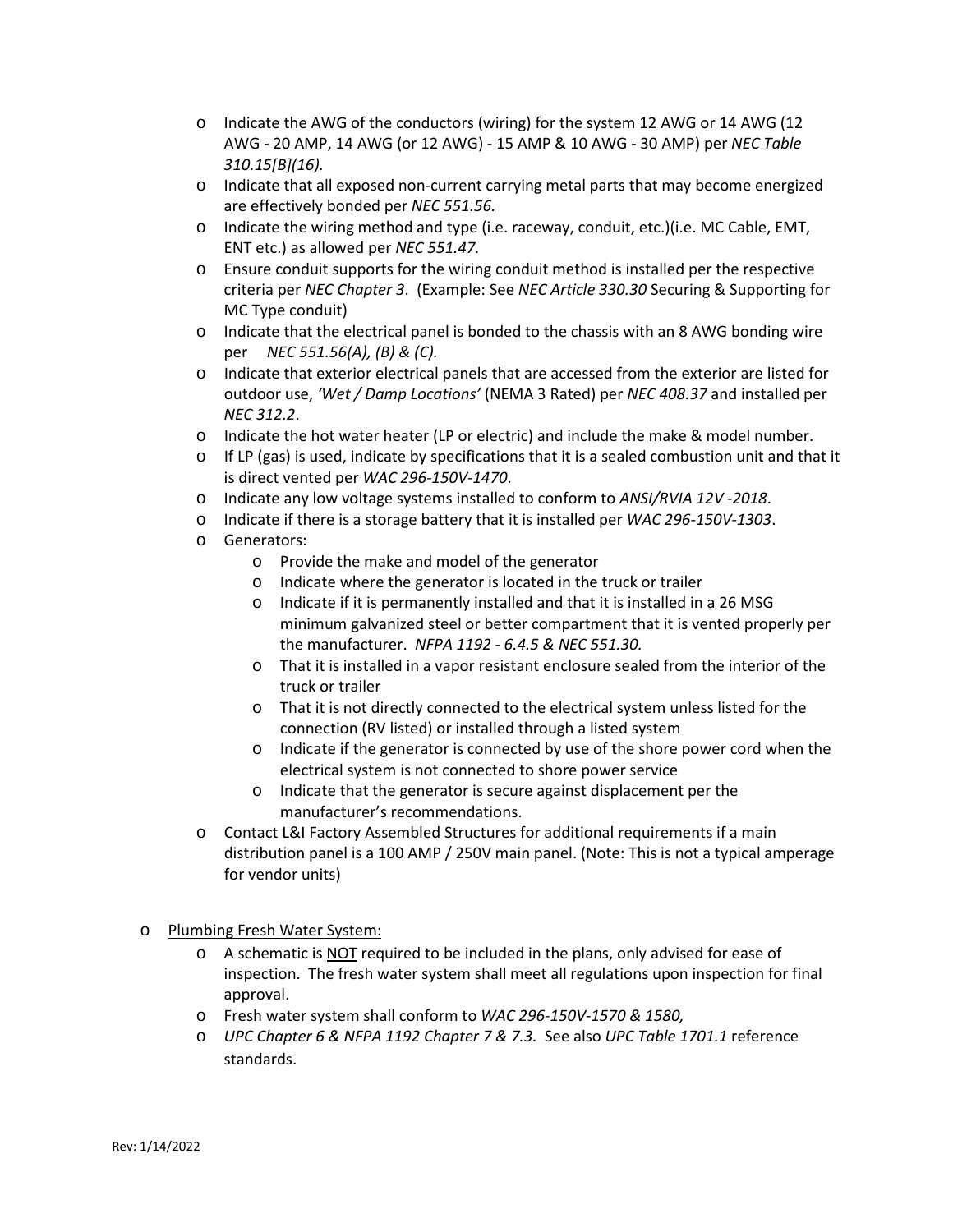- o Water piping and fittings shall be of an approved material (PEX, CPVC, Copper) per *UPC Table 604.1* and size of pipe as allowed per *UPC Table 610.3 & NFPA 1192 – Table 7.3.6.4* and installed per *UPC Table 313.3.*
- o The hot water tank shall be secured & installed per the manufacturer per *WAC 296- 150V-1470*.
- o Within 18" of the water heater (hot & cold), the water lines shall be a flexible metal type per *UPC 604.13* (i.e. copper & stainless steel).
- o A 150-degree pressure relief valve shall be plumbed to the exterior with approved material (not to be PEX or PVC) & sized not less than the PRV per *WAC 296-150V-1580*, *UPC 608.4 & 608.5.*
- o Water storage tanks shall be listed for potable water (IAPMO, NSF, & UPC) per *WAC 296-150V-1570.* (Note: Food grade storage containers are not potable water tanks)
- o The water tank capacity shall be 15% less than the wastewater tank holding capacity.
- o The water service connection shall be a 3/4" swivel connection per *NFPA 1192 - 7.3.8.1.*
- $\circ$  Provide a backflow prevention device in the water supply piping adjacent to the water service connection per *NFPA 1192 – 7.3.10*.
- o A drainage line shall be installed & a full-way shut of valve per *UPC 606.2* and be equipped with a watertight cap or plug permanently attached per *WAC 296-150V-1550*.
- o Low point drainage for the hot & cold lines shall be provided per *NFPA 1192 – 7.3.6.2*.
- o The water storage tank shall be secure against displacement per *NFPA 1192 - 7.3.7.*
- o Hangers and supports shall be installed per *UPC table 313.3*.
- o Plumbing Waste Water System:
	- o A schematic is NOT required to be included in the plans unless a toilet is installed in the unit. Schematics are advised for ease of inspection. The waste water system shall meet all regulations upon inspection for final approval.
	- o The waste water systems shall conform to *WAC 296-150V-1530-1560 & 1590, UPC Chapter 7 & NFPA 1192 Chapter 7*. See also *UPC Table 1701.1* reference standards.
	- o Waste piping and fittings shall be of an approved type per the *UPC Table 701.2* (i.e. ABS, PVC).
	- o The size of piping shall of an approved size (i.e. 1-1/4", 1-1/2", 2" etc.) per *WAC 296-150V-1590*.
		- o 3-compartment sink & roof vent minimum 1-1/2 inch per *NFPA 1192 - 7.5.2.5(2).*
		- o Hand washing sink minimum 1-1/4 inch per *NFPA 1192 - 7.4.2.2.*
		- o If combined at a single drain to the tank the pipe shall be 2" to the tank per *UPC 908.1.1, UPC 910.4, 703.0, Table 702.2(1) & Table 702.1.* (Wet Vent Systems, i.e. fixture trap arms connected separately to the wet vent system)
	- o The 3-compartment sink & hand sink cannot share the same P-trap per *UPC 1001.2* and *NFPA 1192 - 7.4.4.1.*
	- o The 3-compartment sink shall have a P-trap located at the middle sink per *UPC 1001.2*.
	- o The hand-washing sink is permitted to have an anti-siphon at the P-trap per *UPC 1002.1, NFPA 1192 - 7.6.6* and *WAC 296-150V-1530(2).*
	- o The vent & drain location shall be at the top of the tank per *IAPMO TS 2-2015 section 4.4.2.*
	- o The vent shall be through the roof per *NFPA 1192 – 7.6.7* or alternate sidewall vent as approved with a listed diverter T per *NFPA 1192 - 7.4.7*. (Note: This RV listed device is difficult to locate and is not an advised solution).
	- o The tank shall be listed for wastewater use per *WAC 296-150V-1590.*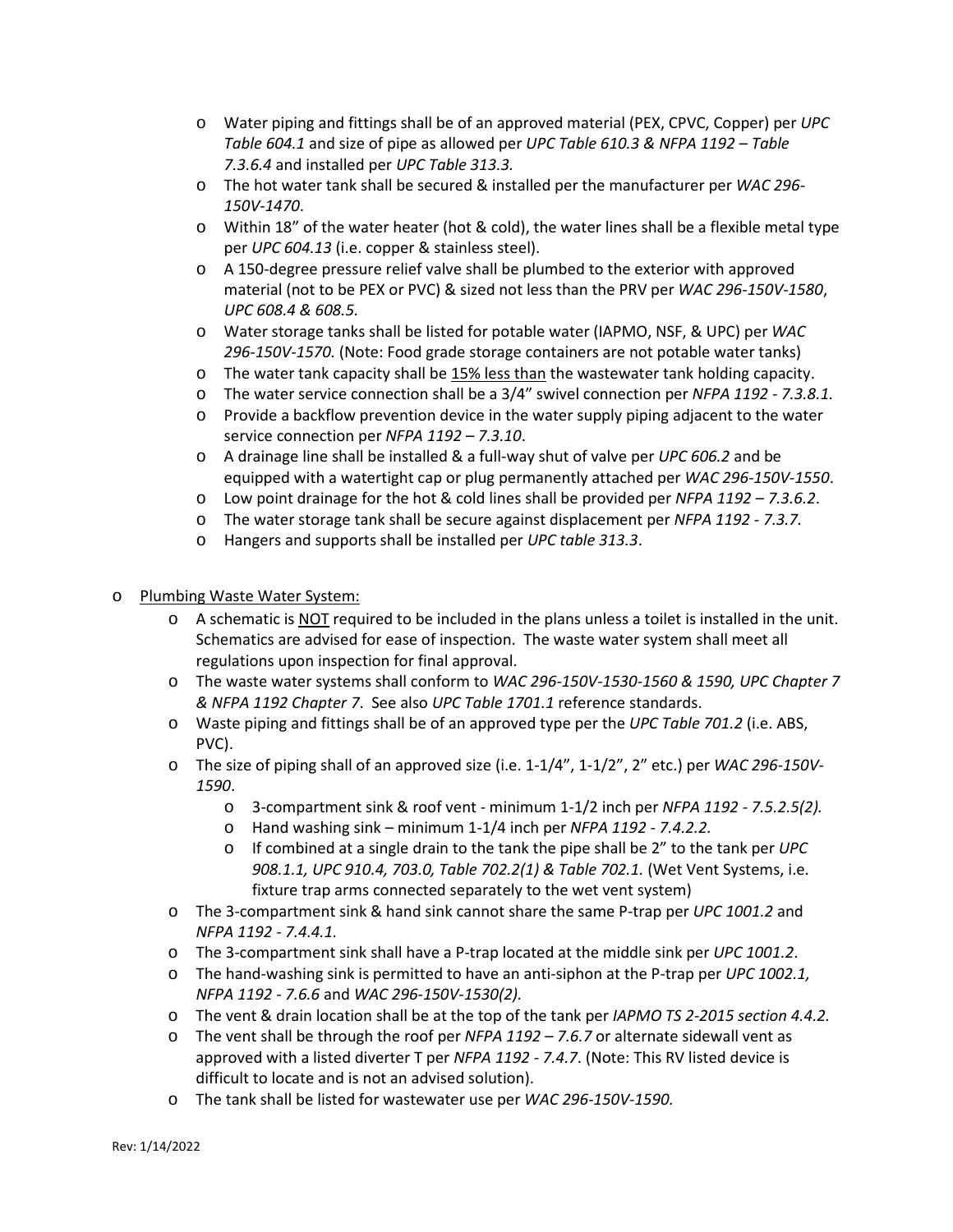- $\circ$  The capacity of the waste tank is to be 15% greater than the fresh water tank.
- o A full-way termination valve shall be installed per *WAC 296-150V-1590(f).*
- $\circ$  The size of the main drain shall be 1-1/2 inch min. with the appropriate cap & chain. Location of the drain shall be per *WAC 296-150V-1540, 1550, 1560 & 1590* and *NFPA 1192 - 7.5.2.3 & 7.5.7.9.*
- o The tank shall be secured against displacement per *WAC 296-150V-1590* and *NFPA 1192 - 7.5.1.*

## o Plumbing Black Water System:

o If a black water (toilet) system is installed, schematic plans of the system are required for review with the application submittal. See *NFPA 1192 – 7.5, 7.5.3, 7.5.7 & 7.6* for installation requirements.

## o LP/Gas (Propane/Natural Gas Plan Schematic):

- o Provide a schematic per *WAC 296-150V-1350 through 1460* in addition to the following information.
- o Indicate the type of pipe & size of pipe sized per *IFGC Table 402.4(28).*
- o Indicate the type of gas being proposed per *WAC 296-150V-1360.* (LP or Natural Gas)
- o Indicate the total length of the pipe from the tank location to the furthest appliance served.
- o Indicate & label on the plan all appliance locations that are being served.
- o Indicate the maximum BTU rating of each appliance that is being served.
- o Indicate the tank location as allowed per *WAC 296-150V-1350.* (Note: The rear of the Vendor unit, the sides of the Vendor unit and the roof of the Vendor unit are *not compliant* locations).
- o Indicate the fire suppression auto shut-off location. (see *'Fire Suppression System'* list)
- $\circ$  Indicate the full-way shut off locations for the main system as well as each appliance or bank of appliances as allowed per *WAC 296-150V-1440*. Shut of locations shall be readily accessible.
- o Indicated where the drip leg is located per *IFGC 408.1 through 408.4.*
- o Indicate the gas piping securing interval per *WAC 296-150V-1360 through 1400.*
- o Indicate that the gas piping is bonded by a minimum 8 AWG copper or equal conductor to the chassis *WAC 296-150V-1410, NEC 551.56[C] & NEC 551.56[E]*.
- o The gas line is not to be used for an electrical ground per *WAC 296-150V-1410(1).*
- o Indicate that the gas lines are not concealed per *WAC 296-150V-1380*.
- o Indicate LP cylinder locations to be a minimum of 5 feet from any source of ignition (i.e. shore power connections, generators, electrical panels, outlets, appliances that are direct vent (sealed combustion) intake/vent (i.e. gas water heater), etc. from the discharge of the pressure relief device per *NFPA 58 - 6.8.1.6 & Table 6.3.4.3.*
- o Ensure the LP cylinder locations are a min. of 3 feet horizontally from any opening that is below the level of the discharge of the pressure relief device per *NFPA 58 - 6.8.1.5 & Table 6.3.4.3.*

## o Fire Suppression System (Plan Schematic):

- o Provide a design plan of the suppression system in relation to the hood and the appliances that are being served by the system per *IMC 509, IFC chapter 904 & IFC 904.12.*
- o Indicate the type of system by the manufacturer name. (i.e. ANSUL R-102, AMEREX etc.)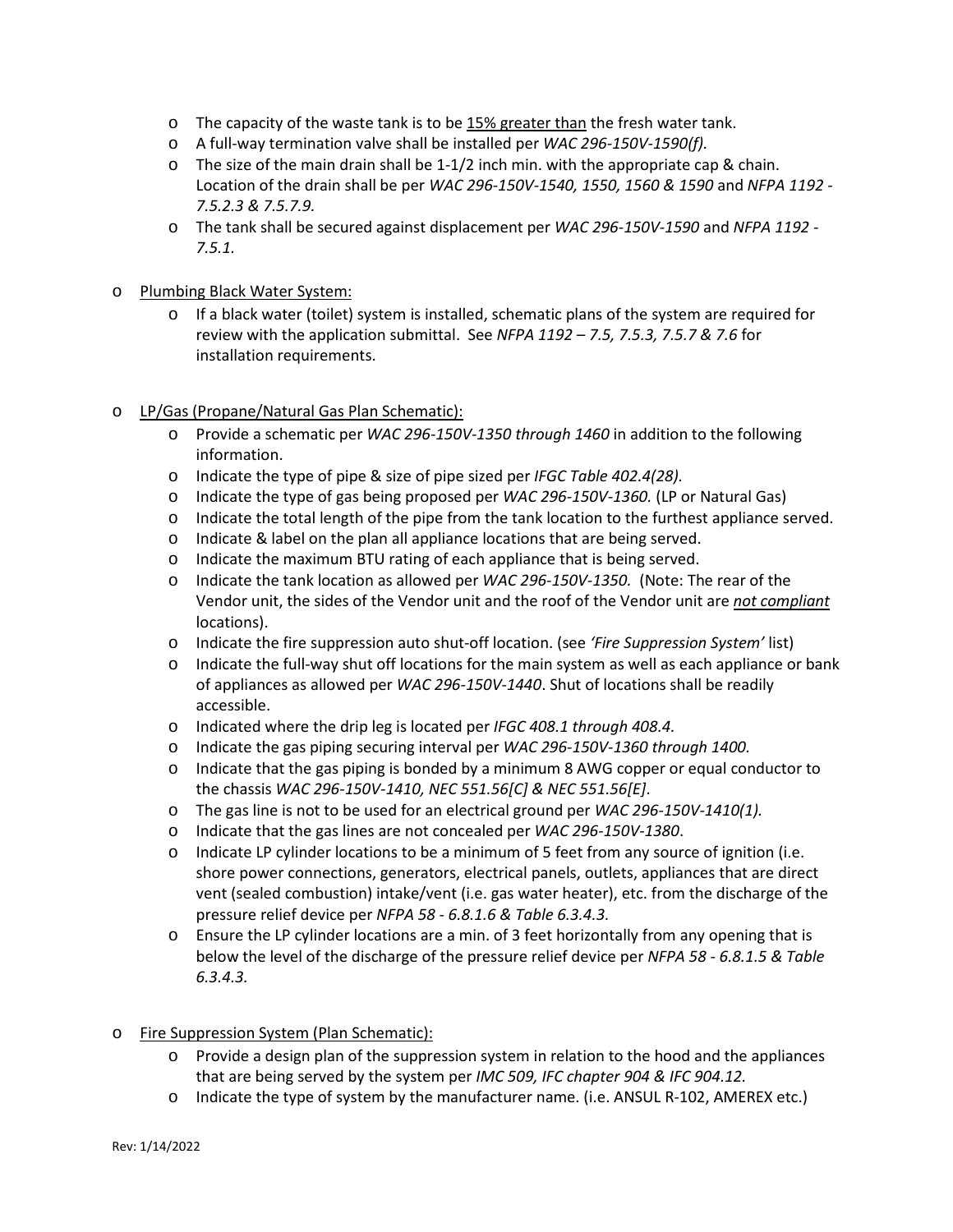- o Indicate the type of chemical being proposed & installed (wet or dry) per *IFC 904.5* for a Wet system and *IFC 904.6* for a Dry system.
- o Indicate the pull station location (near main exit door) *IFC 904.12.1*.
- o Indicate the fusible link locations and temperature rating.
- o Indicate the size of the system suppression tank and the location of the suppression tank.
- o Indicate the locations (including duct, plenum & appliance coverage per the suppression manufactures installation by a certified installer) of the suppression heads (nozzles) and the type (model number or color band or identification number) per the manufacturer as rated for the appliance being served.
- o Indicate the location of the fire suppression automatic shut-off system interconnection to the gas system per *IFC 904.12.2*.
- o Systems shall be operated & maintained per *IFC 904.12.6.*
- o Hood & Fan System (Type I or Type II Plan Schematic):
	- o Provide detailed manufacturer drawings, shop fabrication drawings or detailed specifications of the hood & fan system to meet compliance with *IMC Chapter 5*.
	- o Indicate on the plan that for 18 inches beyond the hood & cooking appliances (including ceiling) in all directions that it is of non-combustible material per *IMC 506.3.6, 506.5.4, 507.2.6.*
	- $\circ$  Indicate on the plan that for 6 inches beyond each extent of the cooking appliances and the complete rear wall behind the cooking appliances that it is non-combustible material with a flame spread no greater than 25 per *WAC 296-150V-1120 & IMC 507.4.1*
	- o Provide all dimensions and indicate the placement meets *IMC 507.4.1* for Canopy style hoods to extend a horizontal distance not less than 6 inches beyond the edge of the appliances (no overhang is required when closed to the appliance side by a non-combustible wall) and not greater than 48 inches above the cooking surface. (Note: For UL710 listed hood systems the distance above the appliance is exempt)
	- o Provide all dimensions and indicate the placement meets *IMC 507.4.2* for Non-Canopy style hoods to be no greater than 3 feet above the cooking surface and not more than 12 inches from the front edge of the cooking surface. (Note: For UL710 listed hood systems the distance above the appliance is exempt)
	- $\circ$  Indicate the hood type (Type I or Type II) as required for the appliances being served per *IMC Chapter 507*. See definitions for appliance by type (Extra-Heavy Duty, Heavy Duty, Medium Duty or Light Duty) per *IMC Chapter 202*. Note the most restrictive appliance shall dictate the total hood design per the prescriptive path (not UL710 listed & labeled).
	- o Indicate the hood style (Wall-hung or Back-shelf/Low Proximity) per *IMC 507.5.1 – 507.5.4*.
	- o Indicate if the hood is a listed & labeled *UL710* hood system as allowed in per *IMC 507.1*. Documentation is required from the manufacturer with the listing information and proper labeling is to be in place upon inspection. If the hood is not a *UL710 listed* system the hood shall meet all requirements of *IMC Chapter 5* as indicated through a prescriptive path construction.
	- o Indicate the material gauge of system per *IMC 506.3.1.1* for the Grease Duct (18 GA stainless), *IMC 507.2.3* (20 GA stainless) for a Type I hood and *IMC 507.5* (24 GA stainless) for a Type II hood. (non-UL710 listed)
	- o Indicate the grease duct clearance is in accordance with *IMC 506.3.6* to be not less than 18 inch clear in all directions to combustible materials*.*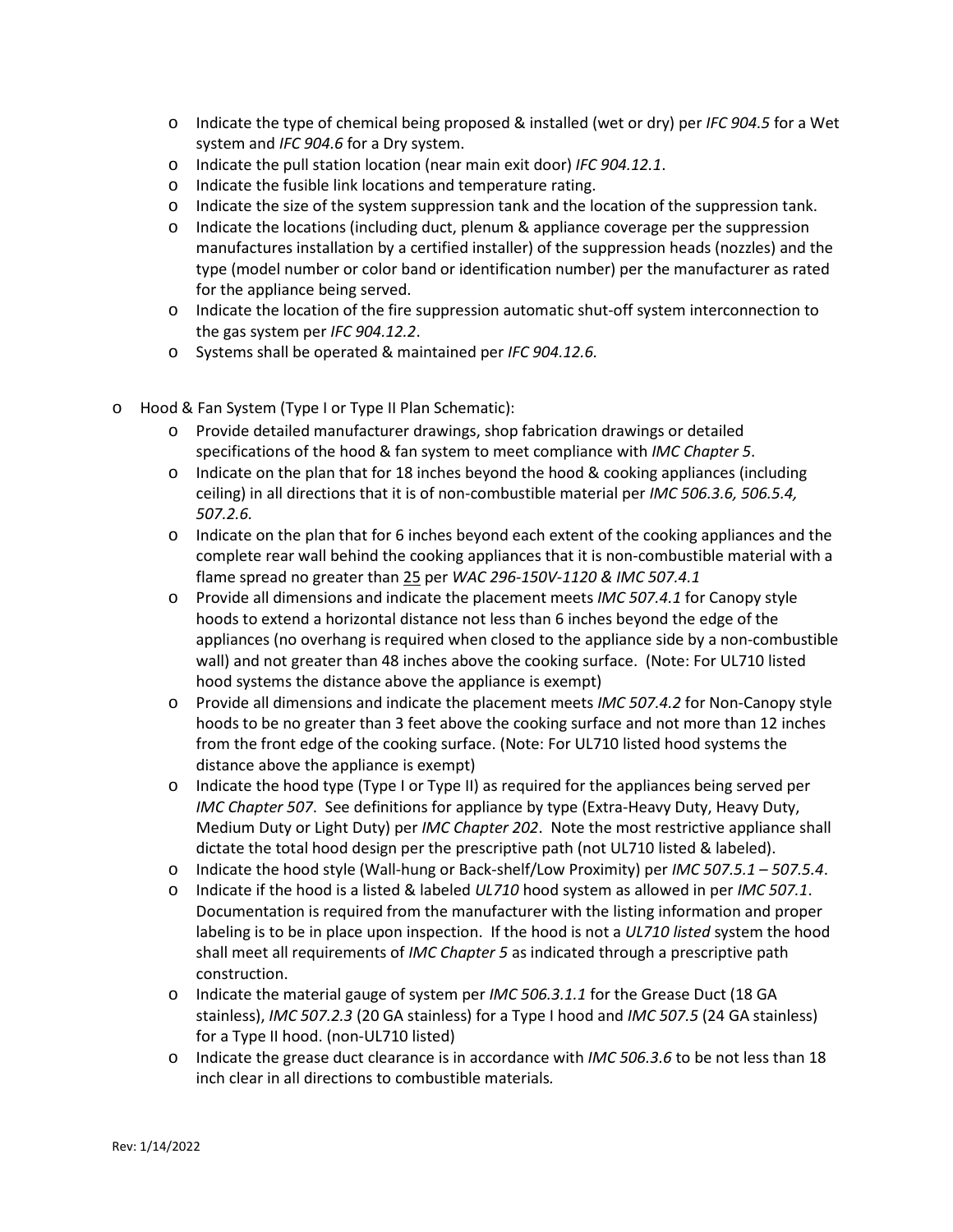- o Indicate the hood joints, seams and penetrations meet *IMC 506.3.2*. (i.e. welded) (non-UL710 listed)
- o Indicate the duct for a Type I hood meets *IMC 506.3*.
	- o Indicate the duct joint type per *IMC 506.3.2.1*.
	- o Indicate the method used for the duct to hood joint per *IMC 506.3.2.2.*
	- o Indicate the grease duct joints, seams and penetrations meet *IMC 506.3.2*.
	- o Indicate that the proper flange and gasket material at the duct to exhaust fan connection to meet a minimum of 1500 degrees F (816 degrees C) continuous duty per *IMC 506.3.2.3*.
	- o Indicate the hinge kit is installed for the hood exhaust housing per *IMC 506.5.3*.
- o Indicate the duct for a Type II hood meets *IMC 507.3*.
	- o Indicate the compliance with *IMC 507.3.1 through 507.3.3.*
- o Indicate the hood exhaust outlet location meets *IMC 507.1.5* (1 outlet no more than 12 feet)
- o Indicate the grease filters meet *IMC 507.2.8* (to be UL1046 listed) *through 507.2.9* including the clearances listed in *IMC Table 507.2.8*. (non-UL710)
- o Indicate the grease gutters meet *IMC 507.2.9.* (non-UL710)
- o Indicate the mounting angle of the grease filters per *IMC 507.8.8.2* (not less than 45 degrees).
- $\circ$  Indicate the CFM rate of the fan including the make, model and serial number (if available) for both a UL710 system and non-UL710 listed system.
	- o The CFM required shall meet the appropriate capacity exhaust flow rate by appliance definition and style of hood per *IMC 507.5.1 through 507.5.4*. (non-UL710)
- o Indicate the hood supports meet *IMC 507.2.4* (for Type I) or *IMC 507.3.2* (for Type II).

## **Testing & Inspection Requirements:**

- o Overall Vendor Unit Inspection: Per *WAC 296-150V-0500(2)(a)* A 'cover' inspection is required during construction of the unit before the electrical, plumbing, mechanical, and structural systems (if required) are covered. A 'final' inspection is required after vender unit is completed. Wiring installed in surface mount conduit may have the cover inspection waived for a final inspection upon approval from L&I Factory Assembled Structures (FAS) Plan Review or assigned FAS L&I Inspector. Please review all sections of *WAC 296-150V-0500*. A 'final' may be conducted to verify all systems in the event the 'cover' inspection has not been conducted and it has been approved by Washington State Labor & Industries FAS Plan Review.
- o Electrical Testing: Per *NEC 551.60* each Vendor Unit designed with a 120v or 120/240v electrical system shall be tested for the following: (1) Continuity test; (2) Operational test; (3) Polarity test; (4) GFCI test.
- o Plumbing Fresh Water Testing: Per *UPC 609.4* upon completion of a section or of the entire hot and cold water supply system, it shall be tested and proved tight under a water pressure not less than the working pressure under which it is to be used.
- o Plumbing Waste Water Testing: Per *UPC 712.1* the piping of the plumbing, drainage and venting system shall be tested with water or air except that plastic pipe shall not be tested with air.
- o Gas System Testing: Per *WAC 296-150V-1450 & WAC 296-150V-1460* the gas piping shall be tested and documentation of these tests shall be provided to the inspector upon inspection. See the code sections indicated for specific testing standards.
	- o Acceptable documentation: A completed *'Affidavit of Testing'* supplied by *Washington State Labor & Industries FAS Plan Review* OR a test report with the testing agent's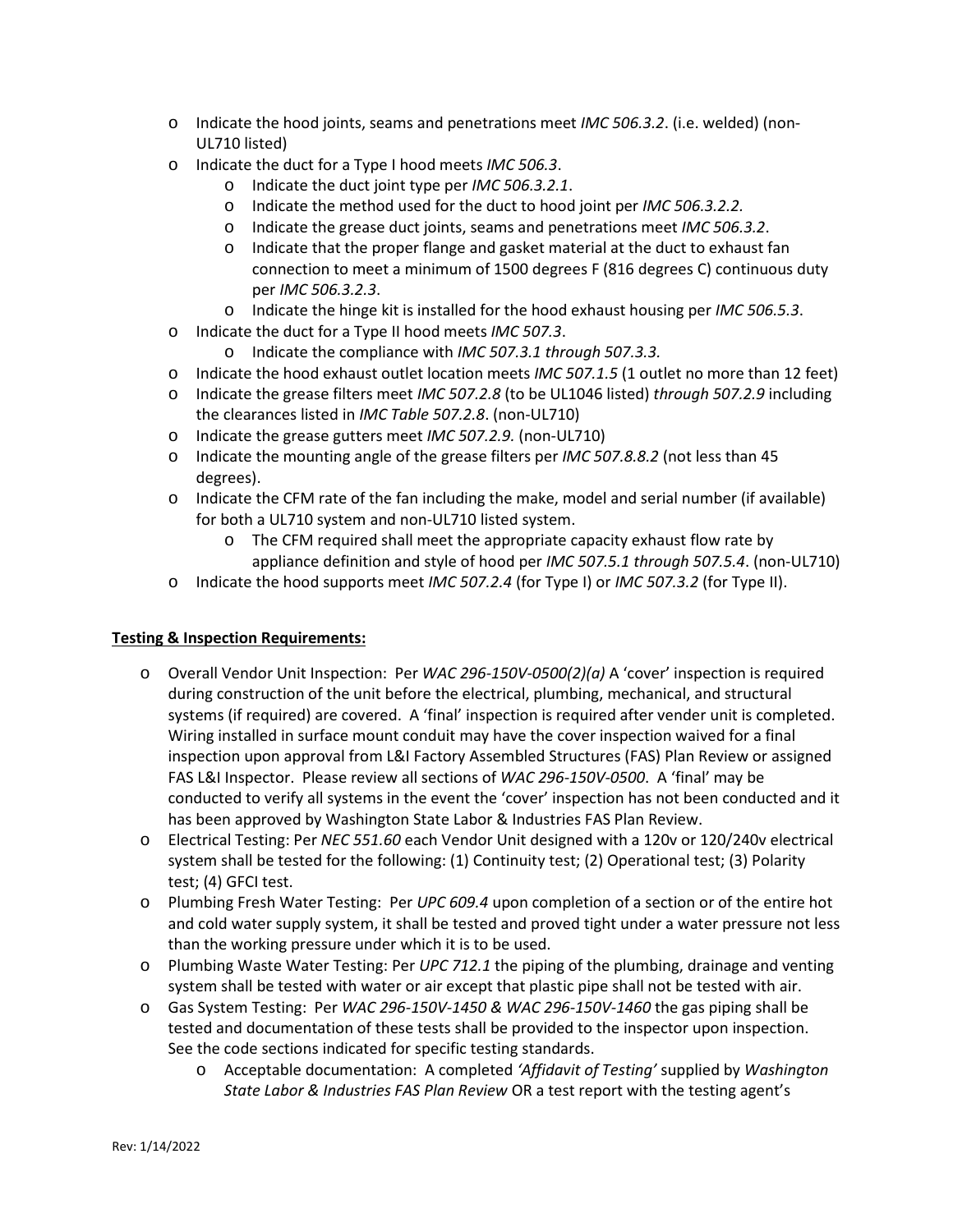official letterhead and contact information. The test is to be performed by a third party agent and the testing information is to be supplied to the inspector upon inspection.

- o Fire Suppression System Testing: A *Wet-Chemical* extinguishing system shall be installed, maintained, periodically inspected and tested in accordance with NFPA 17A and their listing. Testing and maintenance shall meet all provisions of *IFC 904.5.1 & 904.5.2*.
- o Fire Suppression System Testing: A *Dry-chemical* extinguishing systems shall be installed, maintained, periodically inspected and tested in accordance with NFPA 17 and their listing. Testing and maintenance shall meet all provisions of *IFC 904.6.1 & 904.6.2*.
	- o Provide to the inspector documentation of either the Wet or Dry Chemical system testing and the system shall be tagged & dated for inspection. The tag shall remain on the system for maintenance & verification.
	- o Installation, testing and tagging of the fire suppression system is to be by a certified installer for the specific fire suppression system per the manufacture of the system and per the *IFC*.

## **Labeling Required:**

- o Provide a label at the exterior gas connection listing the type of system (LP or NATL), indicate the BTU Input Rating. Example: *Propane Gas System, 250,000 BTU* (less or more per specific BTU demand) per *WAC 296-150V-1420.* The label shall be easily identifiable with contrasting lettering & background.
- o Provide a label at the LP shut off valve near the tank for the gas system "LP SHUT OFF". The label shall be easily identifiable with contrasting lettering & background.
- o Provide a label at the electrical service connection in accordance with *NEC 551.46[D]* for the amperage of the service. See the specific code section for the size of lettering & wording.
- o Provide a label for a Type I hood designed prescriptively under the *IMC* indicating the CFM flow rate per linear foot of hood *IMC 507.2.1* as indicated by appliance definition & style of hood per *IMC 507.5.1* through *507.5.4.* (Note: UL710 systems are supplied with a label by the manufacturer).
- o Provide a label at the potable water connection inlet per *NFPA 1192 section 7.3.7.7*. See the specific code section for the proper size of lettering & wording.

# **Submitting approved plans to FAS:**

The manufacturer, owner or their agent sends plans approved by the licensed professional to the FAS program electronically. The submittal for each VEN model must be a complete package with all of the necessary drawings, forms and other documents in a single PDF. Files with multiple models, partial submittals or submittals from multiple sources are not accepted.

## **Use the following instructions to send your approved LP reviewed plans to FAS:**

1.) Plans from approved Licensed Professionals must bear their review approval stamp and be a single flattened PDF file for each VEN model that contains the drawings, forms and other documents required by the plan checklist above. Insignia request forms must be in a separate file in order to be processed.

2.) Email [FAS1@lni.wa.gov](mailto:FAS1@lni.wa.gov) to inform us that you would like to submit a plan(s) reviewed by a licensed professional. The email must include: